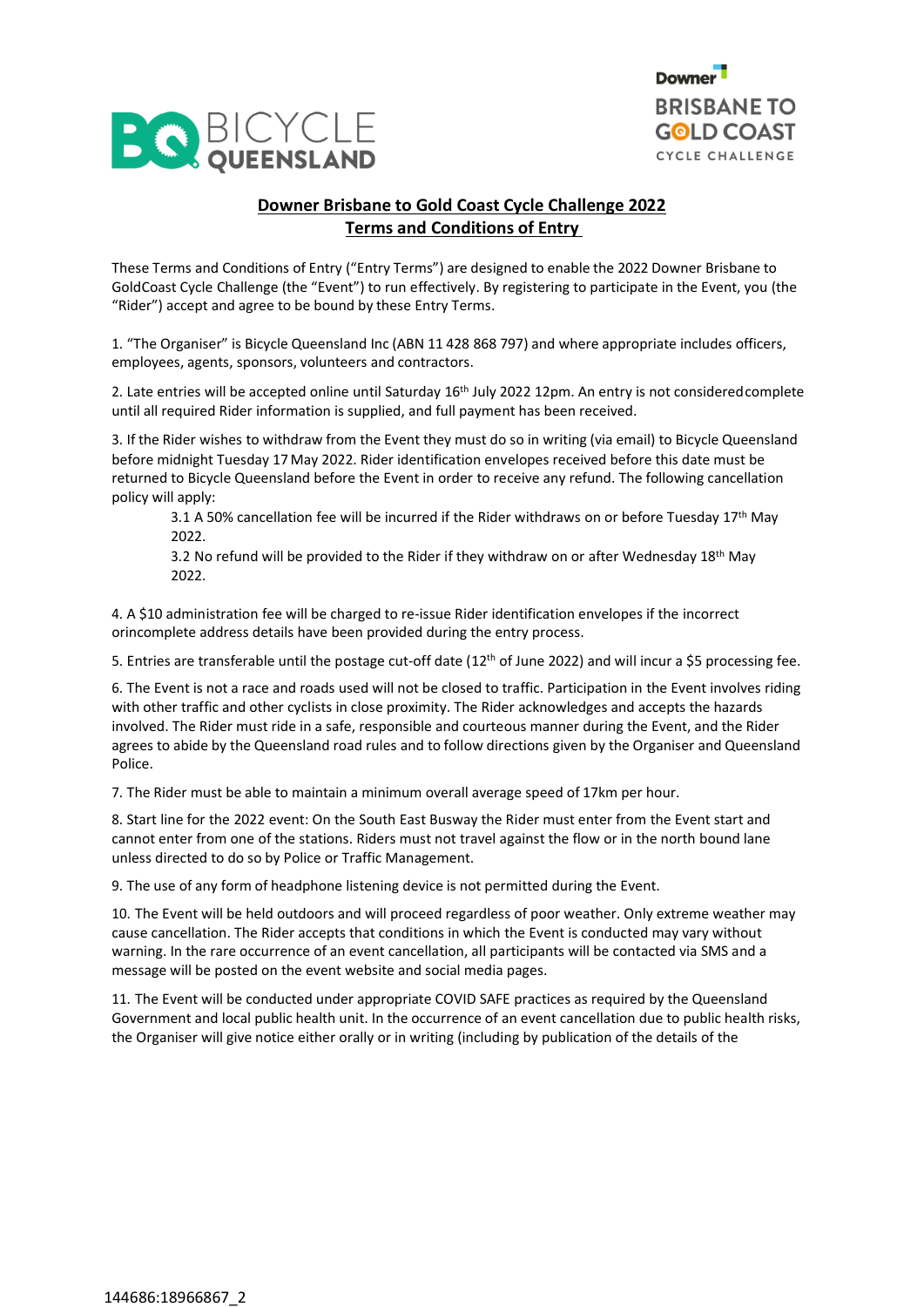



Organiser's website or social media pages (for example Facebook). The Rider is advised to check the same in regular intervals.

12. Private support vehicles are not permitted along the bike route or at rest stops.

13. Only standard human-powered or electric power-assisted bicycles, unicycles or tricycles are permitted on the Event. Scooters, combustion engines and power-assisted drives capable of generating over 250 watts are not permitted on the Event. Refer to Legal motorised bicycles in the Queensland bicycle road rules.

14. Animals are not permitted on the Event unless the animal is a registered support or assistance animal and the approval of the Event Director is given.

15. The Rider is responsible for ensuring they are physically and mentally capable of completing the Event. Any Rider with a specific medical condition that may affect their own safety, or the safety of others should advise the Organiser in writing prior to the start of the Event.

16. It is the Rider's responsibility to have available, as they need, water, suitable food and/or medication which may be necessary to treat any particular medical condition from which they suffer.

17. The Rider must ensure their bicycle is in sound mechanical condition prior to and on the Event.

18. Event identification as provided must be worn by the Rider, with rider id numbers fully visible from the front. Eventidentification such as wrist bands and bike bibs remain the property of the Organiser until the Rider crosses the finish line and must be handed over to a properly identified official when asked.

19. Progressive closing times for locations along the bike route will be noted. If the Rider falls behind these closing times, they must either board the SAG Wagon for transportation further along the route or hand over his/her ID and continue on alone and unsupported (essentially not as a Rider) or make private arrangements to leave the event.

20. The Organiser will use their best endeavours to take due care in handling bikes and personal property transported during the Event, but is not responsible for any loss, damage, cost or expense that the Rider may suffer or incur as a result of the Organiser, their employees, agents or contractors handling their bike or personal property.

21. Children not pedalling but being carried by a parent or guardian do not need to enter or pay a fee but will not receive a rider kit or merchandise. Riding in a trailer or child seat is permitted.

22. Children under the age of 14 at the time of the Event must not pilot their own bike on the Event unless permission is granted by the Event Director. Riding on a tandem rear or tagalong is permitted.

23. Persons under the age of 16 at the time of the Event may pilot their own bike but must be accompanied by an adult guardian at all times.

24. Persons under the age of 18 require the consent of their parent or guardian to participate in the Event. The parent or guardian shall provide their name and signature as evidence of consent and acceptance of the Entry Terms. The parent or guardian agrees to release and indemnify the Organiser in the same manner and to the same effect and extent as if they were the person first named on the entry form and participating in the Event.

25. Communications may be made via email. The Rider should provide a valid email address or if they do not have access to an email address, they should make every effort to read updates posted on the Event website.

26. The Rider consents to receiving and agrees to read all information that is made available on the Event website, on the Organiser's social media pages, in email correspondence, via postal services and all other literature concerning the Event.

27. The Organiser has the right to offer special promotional offers throughout the marketing campaigns as incentives to different segments of riders. These offers include value additions and discounts. These offers may not be available to all riders and can be added or removed at the discretion of the Organiser.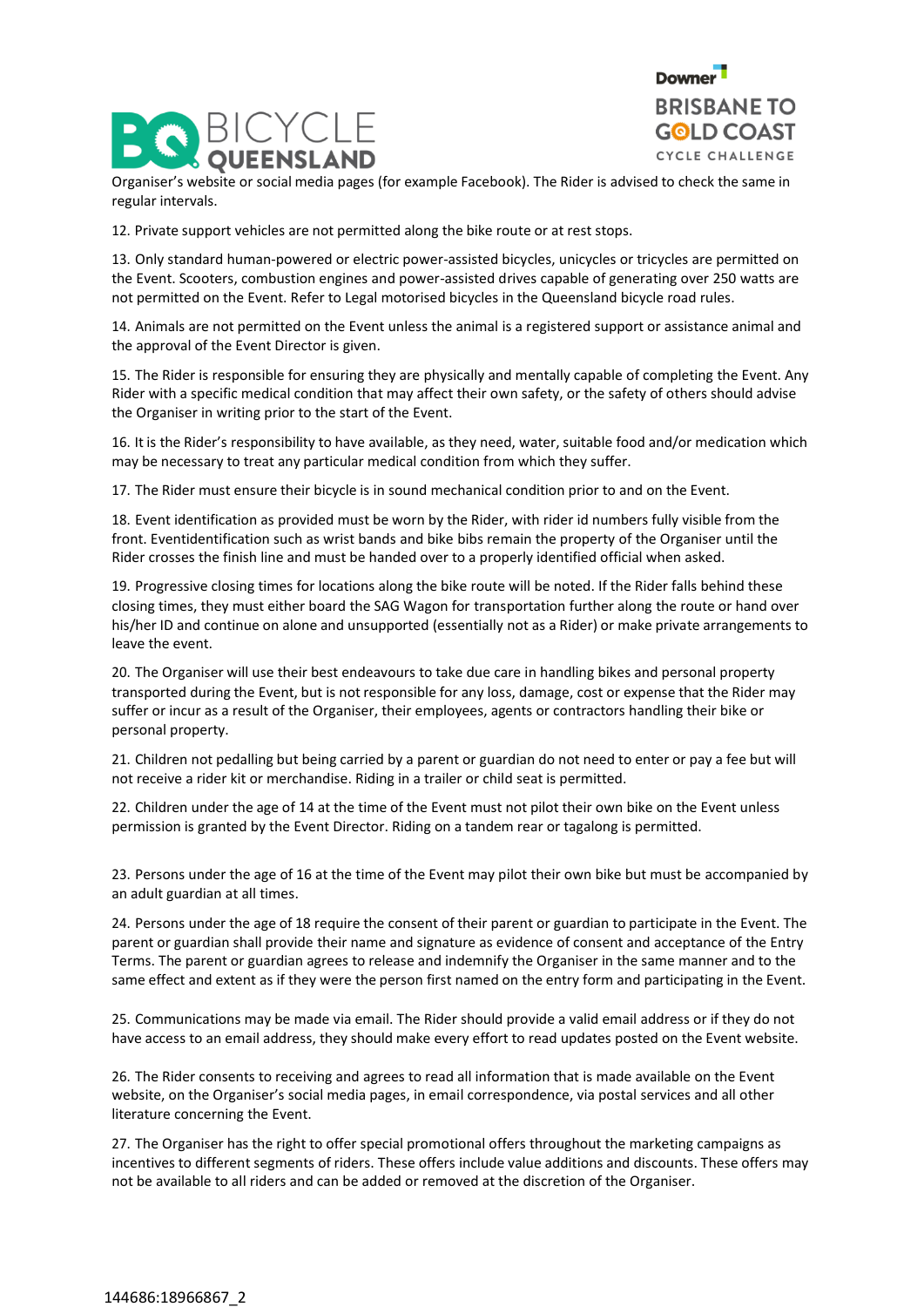



28. The Rider acknowledges that video footage and still images may be taken during the Event by official photographers and other participants, and that these images may be used by the Organiser, event sponsors and stakeholders for promotional and publicity purposes, operational assessments and related cycling activities. The Rider consents to the use of such images for these purposes upon registration.

29. The Organiser collects, uses, discloses and otherwise handles the Rider's personal information in accordance with the terms of its Privacy Policy Statement (see www.bq.org.au). The Organiser uses personal information for the purposes of conducting and administrating the Event and other related activities, including identification of participants, communicating with Riders, and providing Riders with promotional material. The Organiser may share Rider information with third parties as required, including, but not limited to disclosing Rider's personal information to relevant event medical officials, charity partners, event photographer, and sponsors. All information remains the property of the Organiser. Event participants will receive essential event information and promotional information via email and SMS for the duration of the event period. Event participants may receive emails and SMS notifications for future Bicycle Queensland events.

## **Cancellation and re-scheduling**

30. All merchandise purchased is non-refundable.

31. Except as otherwise stated in these Entry Terms, the Organiser is under no obligation to refund monies or entry fees due to non-use, cancellation, failure to participate or dissatisfaction by the Rider.

32. Conduct which, in the opinion of the Organiser, has, may or will result in a breach of these Entry Terms, harm or damage to any Rider or their property, illegal activity, bad language, or other antisocial behaviour, may result in the Rider's removal from the Event.

33. The Organiser reserves the right to refuse participation in the Event to any person without providing a reason, even though that person may be in possession of a valid entry.

34. The Organiser reserves the right to change the venues, the route, the options, any information published about the Event or items provided on the Event without notice.

35. The Organiser is not liable to the Rider for any loss, damage, cost or expense of any kind, including (but not limited to) refund of entry fees, if the Rider is denied participation to or removed from the Event for any reason.

36. The Organiser does not accept any liability, nor can be held liable, to the Rider for any loss, damage, cost or expense of any kind including, but not limited to, refund of entry fees, due to program changes, poor weather before or during the Event or postponement or cancellation of all or part of the Event due to circumstances beyond the control of the Organiser including (but not limited to) weather, safety, theft, disaster, accident, strike, public health concerns or emergency or on the recommendation of government authority or agency.

37. The Organiser has the right, in its absolute discretion, to change, reschedule or cancel the Event at any time (even after its commencement):

a) as a result of unforeseen events or circumstances beyond the control of the Organiser including, but not limited to:

- I. Poor weather
- II. Theft
- III. Disaster
- IV. Accident
- V. Strike; or

VI. Recommendations of any government authority or agency; or

b) If it becomes concerned about a health or safety risk(s) to the public and/or entrants of the Event.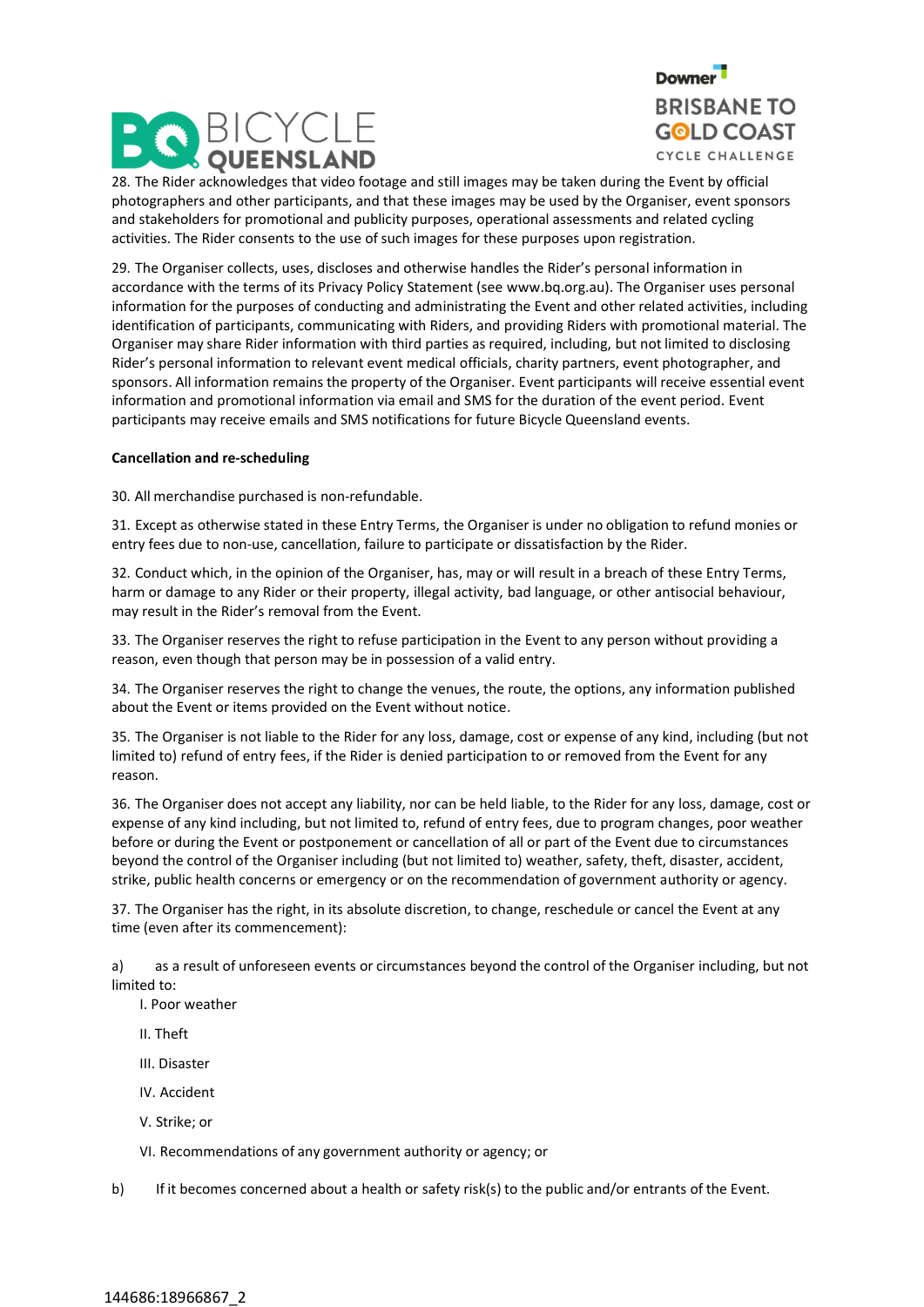



38. The Organiser will use its best endeavours to re-schedule where possible, rather than cancelling the Event. The Organiser may re-schedule the Event to a date and time elected by it in its absolute discretion ("the rescheduled event 16th October 2022 ).

39. In the occurrence of the Event being re-scheduled, the Organiser will transfer all entry fees paid by the Rider to the re-scheduled event date without penalty or additional fee to the Rider.

40. In the occurrence of the Event being cancelled, the Rider will have the following options:-

a) Transfer the Rider's entry fee to the 2023 event. This is not transferrable and cannot be exchanged for cash.

b) The Rider can opt to transfer their entry fee directly to Bicycle Queensland to support education and advocacy work and Bicycle Queensland's mission of more people riding bikes more often.

c) The Rider can request a refund within 30 days of the Event is cancelled by the Organiser pursuant to clause 37 above or the Rider is unable to participate because of Government imposed travel restrictions that prevent travel due to Covid 19. The Organiser will deduct a \$20.00 plus GST administration fee from the entry fees paid by the Rider.

41. Provided a minimum of 14 days notice ("the notice period") is given to the Rider of the re-scheduled event date, no refunds willbe given to the Rider if they are unable to attend or participate for any reason. The Rider accepts that 14 days notice is a reasonable period.

42. Notice of a change to, re-scheduling or cancellation of the Event can be effected by the Organiser either orally or in writing (including by publication of the details of the Organiser's website or social media pages (for example Facebook). The Rider is advised to check the same in regular intervals. Notice of the re-scheduled event date can also be effected by the Organiser either orally or in writing (including by publication of the details of the Organiser's website or Facebook page).

## **Acknowledgment and Waiver**

43. The Rider acknowledges and understands that cycling activities are dangerous recreational activities and that by participating in them they are exposed to certain risks including injury, death and damage to their property, including as a result of the negligence or breach of contract of the Organiser.

44. In consideration of the Organiser permitting the Rider to enter and participate in the Event, the Rider hereby releases and indemnifies the Organiser from and against all and any claims, suits, demands, liabilities, loss and damage (including indirect and consequential loss), costs, expenses and, interest whether pursuant to common law or statute, that the Rider may suffer or incur arising from or connected with the Rider's participation in the Event including as a result of the negligence, breach of duty, breach of care or other fault or responsibility of the Organiser.

45. If the Rider is a parent or guardian of a person under 18 years ("Under Age Child") who is participating in the Event, that the Rider consents to the Under Age Child participating in the Event and agrees to take full and sole responsibility for the Under Age Child's safety and participation in the Event. The Rider further agrees and undertakes to the Organiser for and on behalf of the Under Age Child that the release and indemnity contained in the previous clause applies with full force and effect to the Under Age Child and that the Rider and any spouse or de-facto spouse or partner will take no steps of any sort on behalf of the Under Age Child that would result in the release and indemnity in the previous clause being rendered inoperative, of no effect or being declared or ordered by a court of law as not applying to the Under Age Child.

## **Insurance**

46. All Riders should hold public insurance of at least \$5,000,000.00 which covers them when riding and is current on the date of the Event.

47. If you do not hold valid insurance, a \$20.00 insurance fee is payable by you at the time of registration for the Event. This will provide you with public liability insurance of up to \$5,000,000.00 whilst participating in the Event.

### 144686:18966867\_2